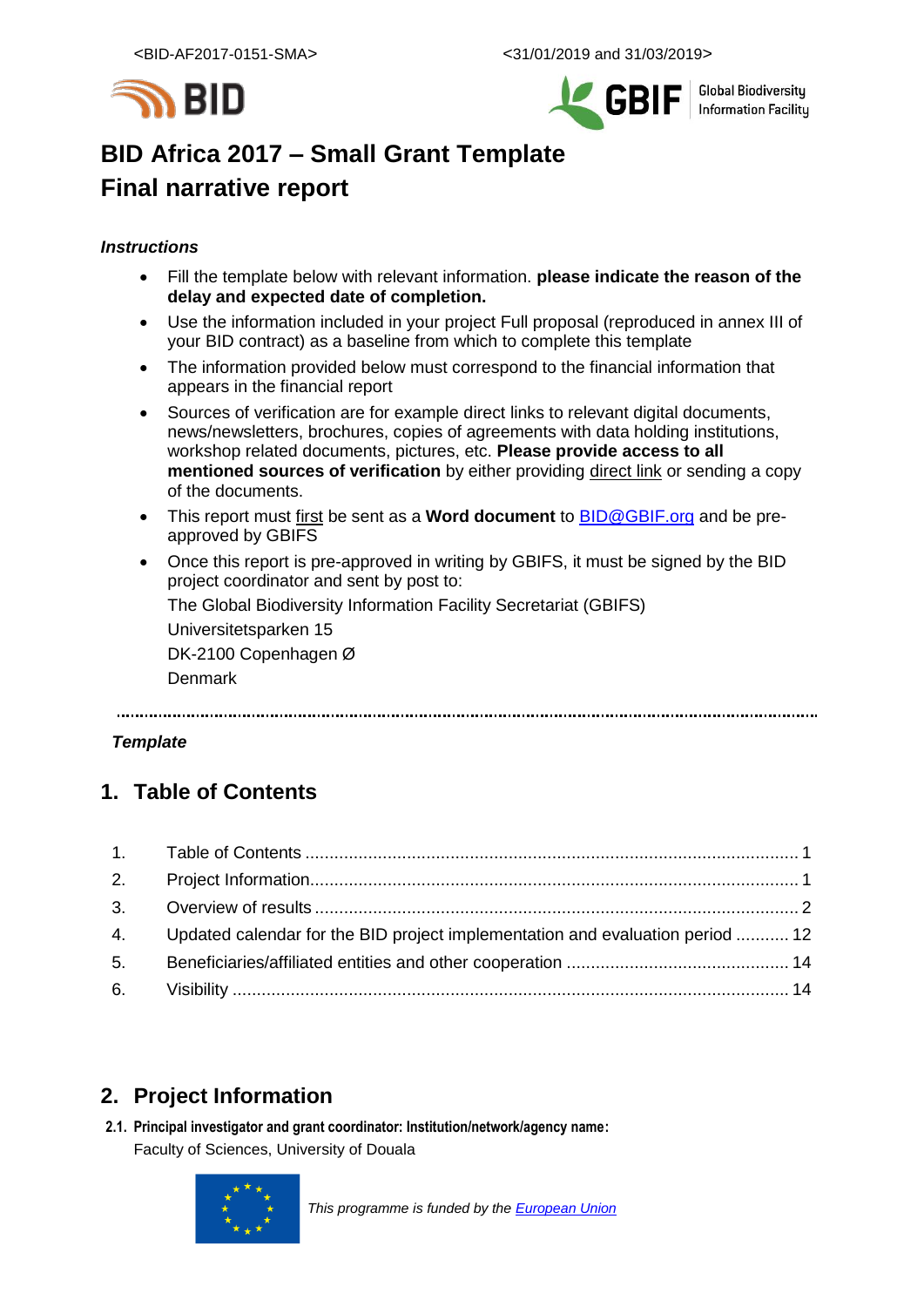



- **2.2. Principal investigator name and role:** Maurice TINDO
- **2.3. BID proposal identifier:** BID-AF2017-0151-SMA

#### **2.4. Project title:**

Data mobilization for crop protection against native and invasive pest species for sustainable agricultural production in Cameroon

**2.5. Start date and end date of the reporting period:**

31/01/2019 and 31/03/2019

**2.6. Country(ies) in which the activities take place:**

Cameroon

# <span id="page-1-0"></span>**3. Overview of results**

#### **3.1. Executive summary**

Give a short summary of the activities implemented and the outcomes of the project for the *reporting period* (500 *words maximum)*

Agricultural production continues to be hampered by both native and invasive insect pests. Adequate biological information is essential for their timely identification and management. The aim of this project is to mobilize biodiversity information embedded on specimens in three agricultural insect collections in Cameroon. IRAD and IITA insect collections have been visited several time and Insect pest specimens have been continuously sorted from others, labels upgraded, uniquely identified by adding labels. Information on specimens has been entered into created databases (GBIF templates) for each institution. Up to now, more than 4768, 5637 and 500 specimens are captured into IRAD, IITA and FS-UDo database respectively. The validity of scientific names copied from labels in IRAD collection (the oldest one) has been checked using GBIF tools (Global Names Resolver, Names parser and species matching). EOL, Names index and merely search on the internet were also conducted to obtain a current valid name, their authority and date of species description. From both Insect collections, about 500 specimens have been newly identified during the project. In the IRAD collection, more than 2198 scientific names out of the 4768 available have been successfully validated. However, collection localities were validated only for 3644 specimens out of which, 2227 were successfully georeferenced. A portion of IRAD, UDo and IITA data base containing 2227, 2986 and 300 specimens respectively were checked, sorted, duplicates eliminated,validated and published on the GBIF protail through IPT Cameroon hosted by GBIF France. Data validation process is still on going as a permanent activity on both collections and the published datasets will be continuously upgrated in the furture. The insect pest list generated from all collection was integrated in the national pest list underconstruction by The Ministry of Agriculture and Rural developpment. This list is a basic toll used by Agric agents in charge of phytosanitory surveillance at the national territory.

Two workshops on good practices in data mobilization through the GBIF portal have been organised in Douala (45 participants) on 23 November 2017 then in Yaoundé (15 participants) on the  $1<sup>st</sup>$  December 2017 followed with bench training. The content of the workshop focused on general presentation of the GBIF network, the search, collection and uses of data from the GBIF portal, good practices for data organisation, georeferencing, data

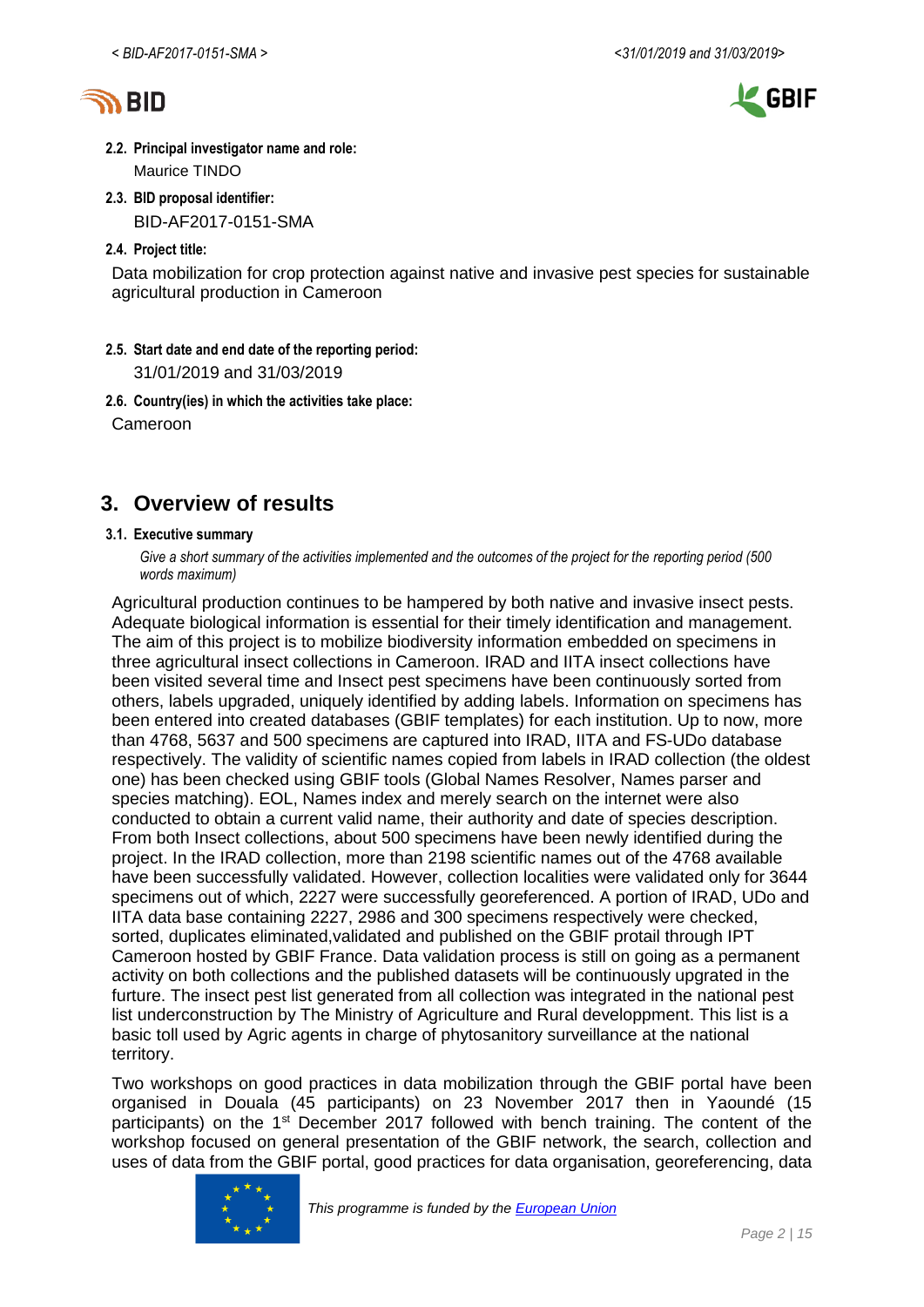



quality and the publication process. Training scheme consisted both of oral and practical sessions. Trained student in Douala and technicians in Yaoundé are actively involved in capturing information on labels attached to each sorted specimen in created databases. One person from the project attended the Capacity Enhancement workshop on Data Mobilization and shared learned skills with project members through bench training. The same candidate participated in the second training organized in Cape Town from 9-14 April 2018 on biodiversity data use for decision making. This participant has been assigned a "BIODIVERSITY DATA MOBILIZATION BADGE at the BASIC LEVEL" by the GBIF Secretary on October 12, 2018.

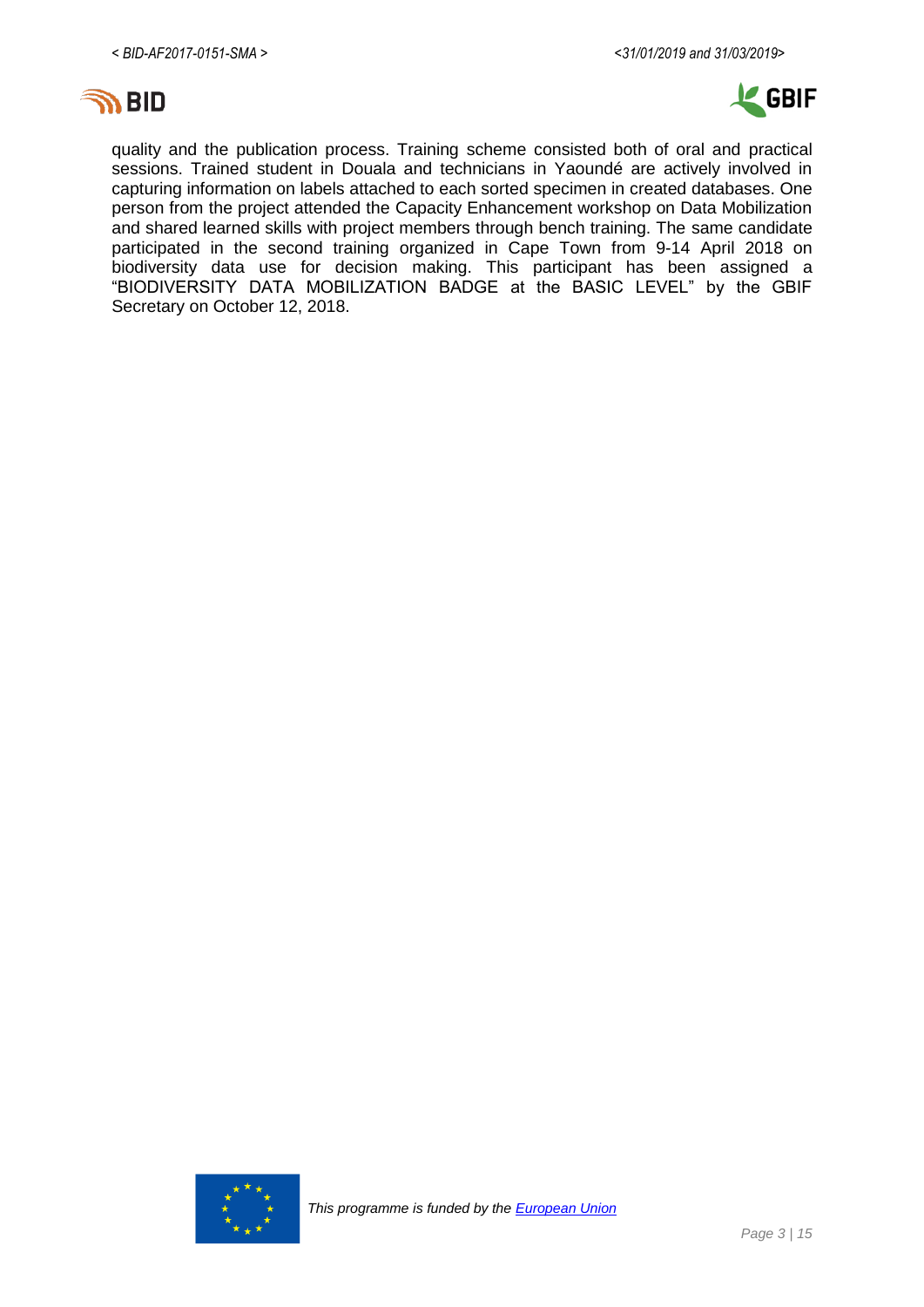



## **3.2. Progress against expected milestones:**

*Give an overview of all the expected milestones for your project from the beginning until now (see Annex IV of your contract)*

| <b>Expected milestones/activities</b>                                                                                                                                                                                                                                                                                                                              | Completed?<br>Yes/No | <b>Explanatory</b><br>notes                                                                                                                                                            | <b>Sources of verification</b>                                                                                                                                                                                                            |
|--------------------------------------------------------------------------------------------------------------------------------------------------------------------------------------------------------------------------------------------------------------------------------------------------------------------------------------------------------------------|----------------------|----------------------------------------------------------------------------------------------------------------------------------------------------------------------------------------|-------------------------------------------------------------------------------------------------------------------------------------------------------------------------------------------------------------------------------------------|
| Completed capacity self-assessment<br>questionnaire for data holding<br>institutions<br>https://www.gbif.org/document/82785/<br>self-assessment-quidelines-for-data-<br>holding-institutions (EN)<br>https://www.gbif.org/document/82813/<br>modele-dauto-evaluation-pour-les-<br>institutions-detentrices-de-donnees<br>(FR)<br>(Early Progress report milestone) | <b>YES</b>           | Files have been<br>dowloaded,<br>completed for<br>each collaborating<br>institution and<br>submited to<br><b>GBIFS</b>                                                                 | Filled files at GBIFS                                                                                                                                                                                                                     |
| At least one national data publishing<br>institutions are registered with<br>GBIF.org<br>Guidelines to become a publisher:<br>https://www.gbif.org/become-a-<br>publisher<br>(Early Progress report milestone)                                                                                                                                                     | <b>YES</b>           | IRAD is registered<br>with GBIF as a<br>data publishing<br>institution. IITA<br>Cameroon and<br>University of<br>Douala have been<br>recently endorsed<br>by CAMBIF and<br>registered. | https://www.gbif.org/publisher/a<br>4e7734f-58a3-4833-b7bd-<br>20bb470bce0f<br>https://www.gbif.org/publisher/8<br>209c5a8-2200-4fe4-98c2-<br>b3a56366661e<br>https://www.gbif.org/publisher/d<br>678603b-a9cf-4187-926a-<br>fbc566aa1b2b |
| At least one person from the project<br>team has completed the certification<br>process following the BID Capacity<br>Enhancement workshop on Data<br>Mobilization organized as a part of<br>the BID programme Africa 2015 or<br>the BID programme Africa 2017<br>(Early Progress report milestone)                                                                | <b>YES</b>           | One person from<br>the project attend<br>the BID Capacity<br>Enhancement<br>workshop and has<br>been awarded a<br>Biodiversity<br>Badge                                                | Workshop participants list                                                                                                                                                                                                                |
| Knowledge dissemination activities<br>have been scheduled following the<br>first BID Capacity Enhancement<br>workshop<br>(Early Progress report milestone)                                                                                                                                                                                                         | <b>YES</b>           | This was done<br>through bench<br>training                                                                                                                                             |                                                                                                                                                                                                                                           |
| At least one dataset has been<br>published to GBIF.org (Midterm<br>report milestone)                                                                                                                                                                                                                                                                               | <b>YES</b>           | A portion of IRAD,<br>UDo and IITA<br>data base<br>containing 2227,<br>307 and<br>2967specimens                                                                                        | http://ipt-<br>cameroun.gbif.fr/resource?r<br>=irad-cameroon-insect-<br>collection<br>http://ipt-                                                                                                                                         |

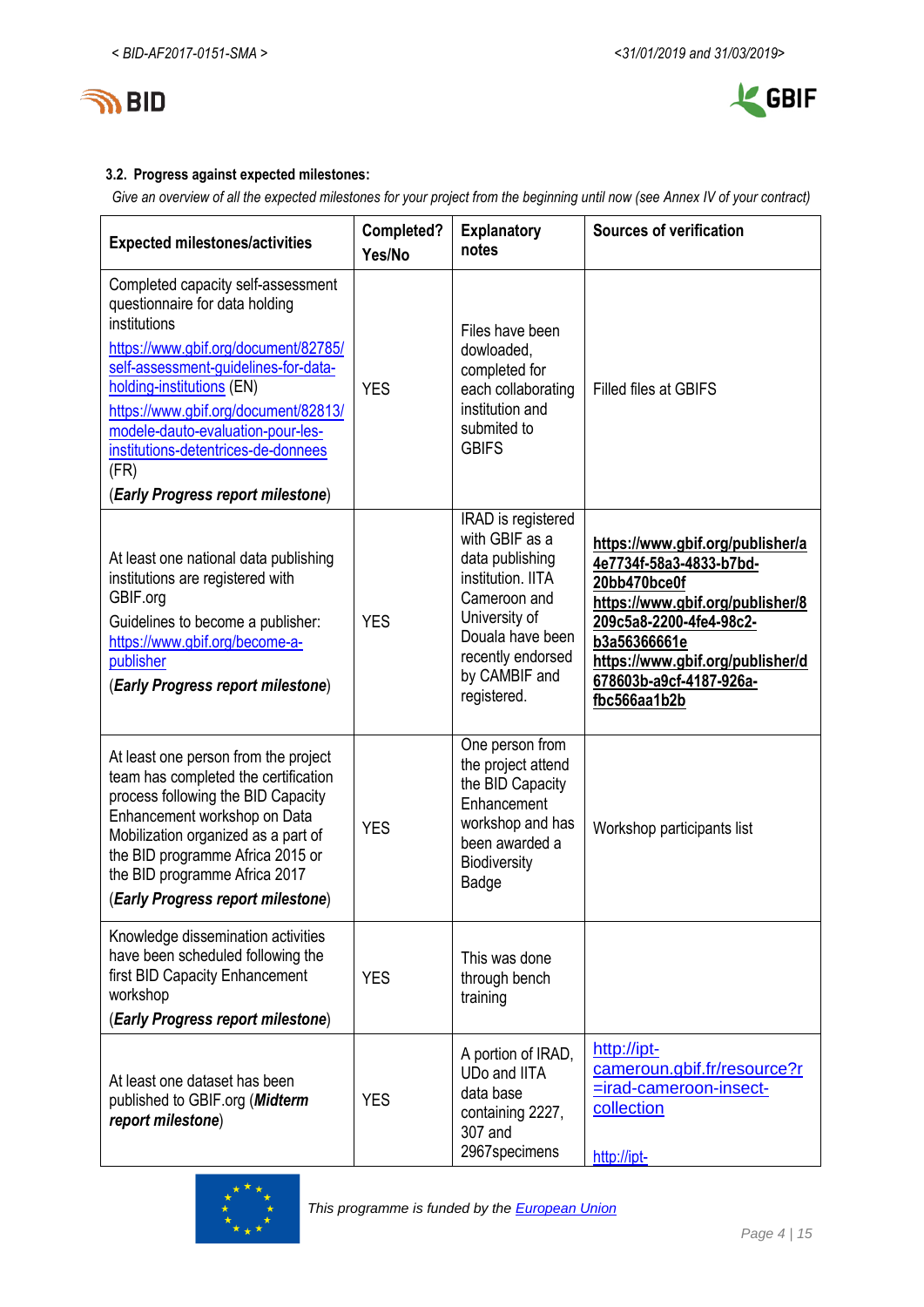



|                                                                                                                                                                                                  |            | respectively have<br>been published in<br>the IPT<br>Cameroon.                                                                                                         | cameroun.gbif.fr/resource?r=fs-<br>udoinsect<br>http://ipt-<br>cameroun.gbif.fr/resource?r=iitaca<br>m insect                                                                                                             |
|--------------------------------------------------------------------------------------------------------------------------------------------------------------------------------------------------|------------|------------------------------------------------------------------------------------------------------------------------------------------------------------------------|---------------------------------------------------------------------------------------------------------------------------------------------------------------------------------------------------------------------------|
| The data users identified in the full<br>proposal have documented their<br>intended use of the mobilized data<br>and provided early feedback<br>(Midterm report milestone)                       | <b>YES</b> | The insect pest<br>list<br>underconstruction<br>is been used for<br>training of Agric<br>agent in charge of<br>phytosanitory<br>surveillance at the<br>national level. | Report of the training and regular<br>phytosanitary surveillance                                                                                                                                                          |
| All mobilized data have been<br>published to GBIF.org<br>(Final report milestone)                                                                                                                | <b>YES</b> | Portion of IRAD,<br>UDo and IITA<br>data base<br>containing 2227,<br>307 and<br>2967 specimens                                                                         | http://ipt-<br>cameroun.gbif.fr/resource?r<br>=irad-cameroon-insect-<br>collection<br>http://ipt-<br>cameroun.gbif.fr/resource?r=fs-<br>udoinsect<br>http://ipt-<br>cameroun.gbif.fr/resource?r=iitaca<br>m insect        |
| All published data meet the minimum<br>requirements outlined in the Data<br>Quality Requirements available at<br>https://bid.gbif.org/en/community/data<br>-quality/<br>(Final report milestone) | <b>YES</b> | All these data sets<br>have been<br>checked and<br>validated by the<br>project<br>coordinator and<br>the project mentor<br>bofore publication                          | http://ipt-<br>cameroun.gbif.fr/resource?r<br><u>=irad-cameroon-insect-</u><br>collection<br>http://ipt-<br>cameroun.gbif.fr/resource?r=fs-<br>udoinsect<br>http://ipt-<br>cameroun.gbif.fr/resource?r=iitaca<br>m_insect |
| The training outcomes of the project<br>have been documented, including the<br>number of people receiving<br>certification through the BID Capacity<br>Enhancement workshops, the number         | <b>YES</b> | 45 and 15<br>persons have<br>been trainned in<br>Douala and<br>Yaoundé                                                                                                 | None                                                                                                                                                                                                                      |

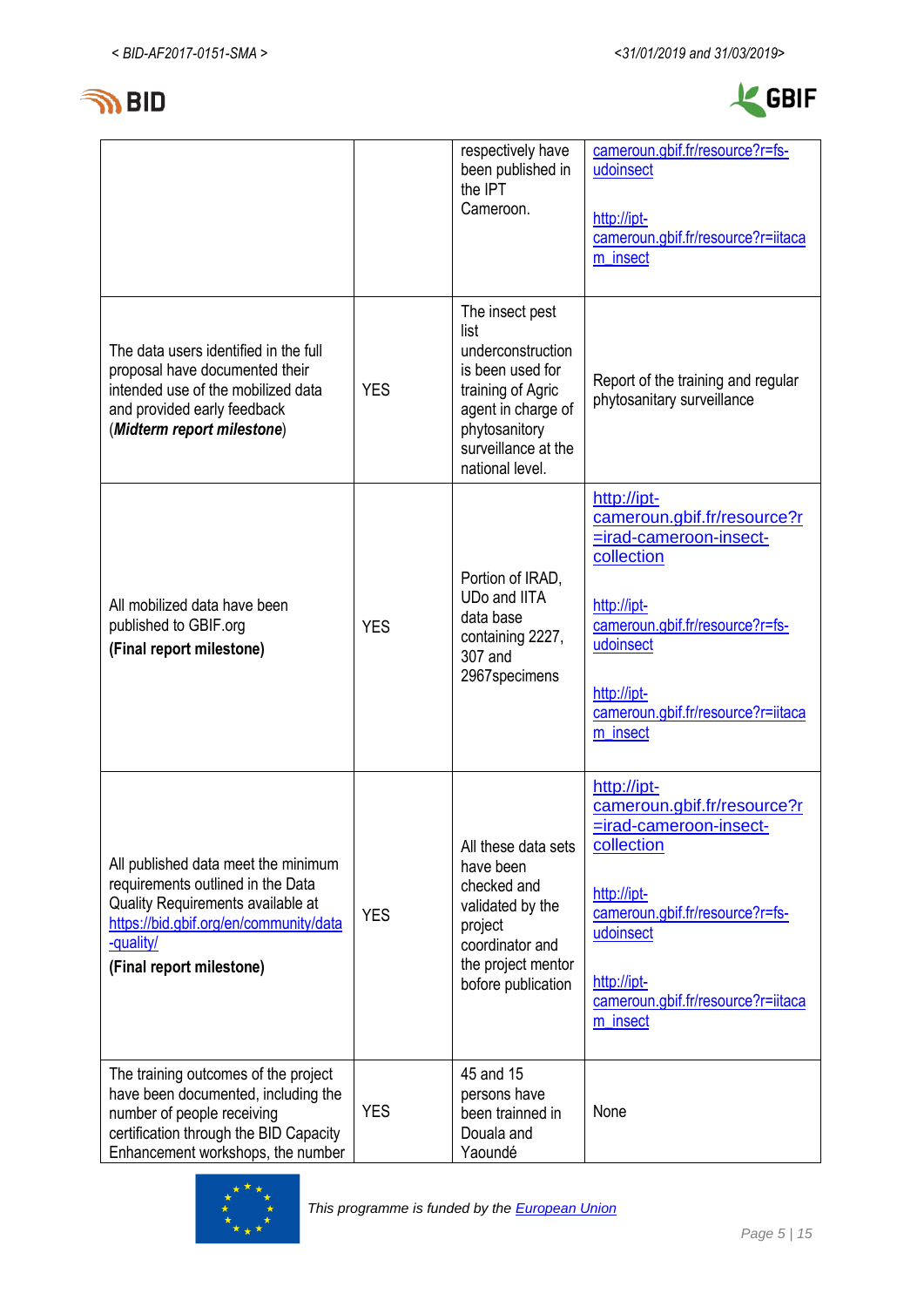



| of people trained in nationally<br>organized events, and the evaluation<br>of the impacts of these training<br>activities<br>(Final report milestone)                                                                                                                                                                                                                                                         |            | respectively. List<br>of participants and<br>workshop report<br>are attached to<br>this report.<br>However, the<br>evaluation of the<br>impact of the<br>training activities<br>has not been<br>conducted. This<br>will be done later                                                            |                                                                                                                                                   |
|---------------------------------------------------------------------------------------------------------------------------------------------------------------------------------------------------------------------------------------------------------------------------------------------------------------------------------------------------------------------------------------------------------------|------------|--------------------------------------------------------------------------------------------------------------------------------------------------------------------------------------------------------------------------------------------------------------------------------------------------|---------------------------------------------------------------------------------------------------------------------------------------------------|
| Final capacity self-assessments for<br>national biodiversity information<br>facilities have been completed with<br>sustainability plans.<br>https://www.gbif.org/document/82785/<br>self-assessment-guidelines-for-data-<br>holding-institutions (EN)<br>https://www.gbif.org/document/82813/<br>modele-dauto-evaluation-pour-les-<br>institutions-detentrices-de-donnees<br>(FR)<br>(Final report milestone) | <b>YES</b> | No significant<br>changes<br>compared to the<br>ones filled at the<br>begining of the<br>project                                                                                                                                                                                                 | Filled files have been sent to the<br><b>BID project secretary</b>                                                                                |
| All uses of the mobilized data have<br>been documented<br>(Final report milestone)                                                                                                                                                                                                                                                                                                                            | <b>YES</b> | Information on<br>pest list from the<br>three datasets<br>have been<br>integrated to<br>national list of<br>pest<br>underconstruction<br>by MINADER                                                                                                                                              | The draft of the national pest list is<br>available as an heavy word<br>document                                                                  |
| Best practices and lessons learned<br>have been documented<br>(Final report milestone)                                                                                                                                                                                                                                                                                                                        | <b>YES</b> | With the<br>assistance of the<br>project mentor, we<br>have been able to<br>revisite data<br>publication<br>process through<br>IPT. Now we can<br>easily publish and<br>update our<br>datasets. Both<br>collections<br>benefited from<br>additional curatory<br>activities and<br>reorganisation | See author of publication in the IPT<br>Cameroon. http://ipt-<br>cameroun.gbif.fr<br>Digital copies of both collection are<br>available (Dataset) |

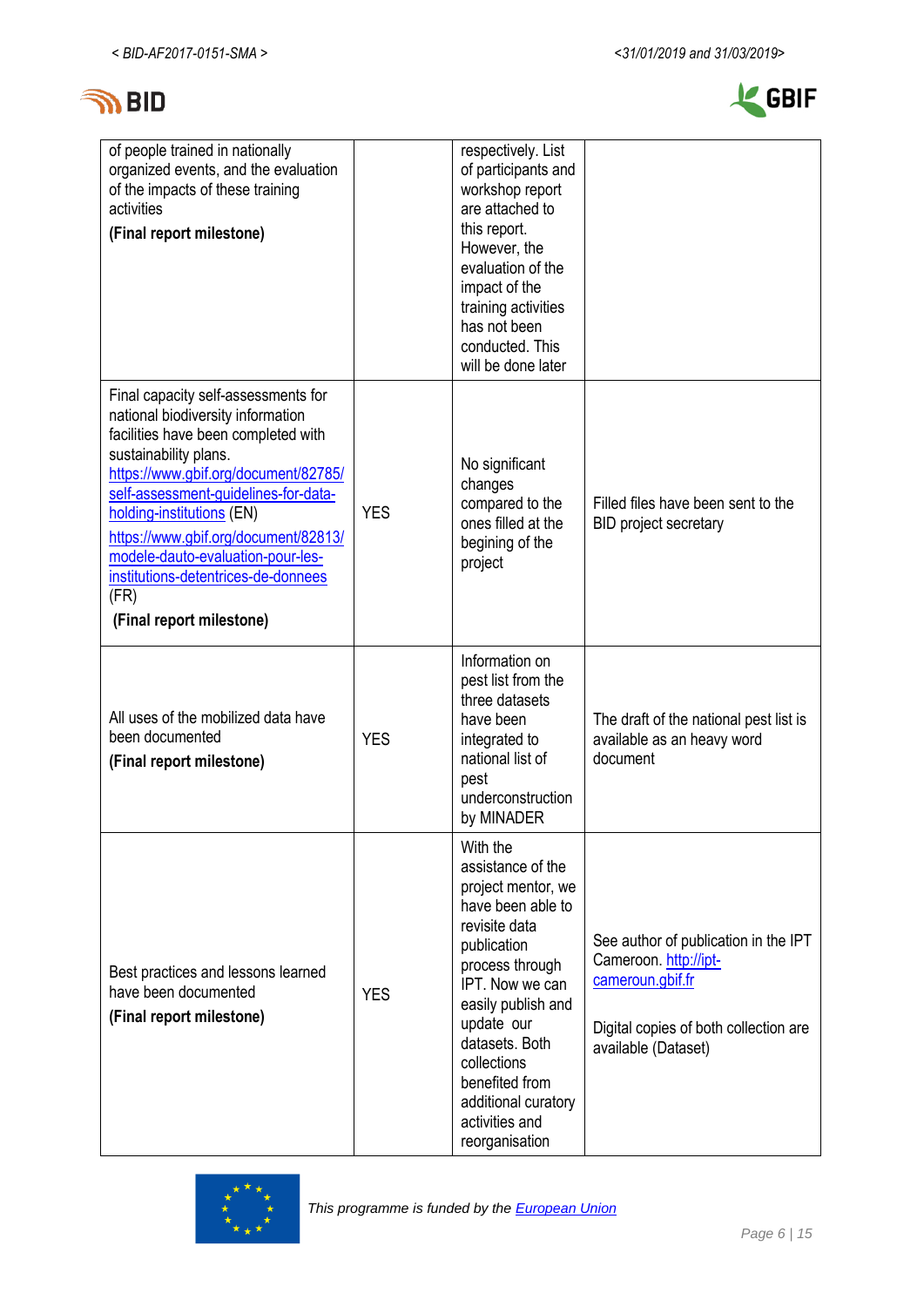





*< BID-AF2017-0151-SMA > <31/01/2019 and 31/03/2019>*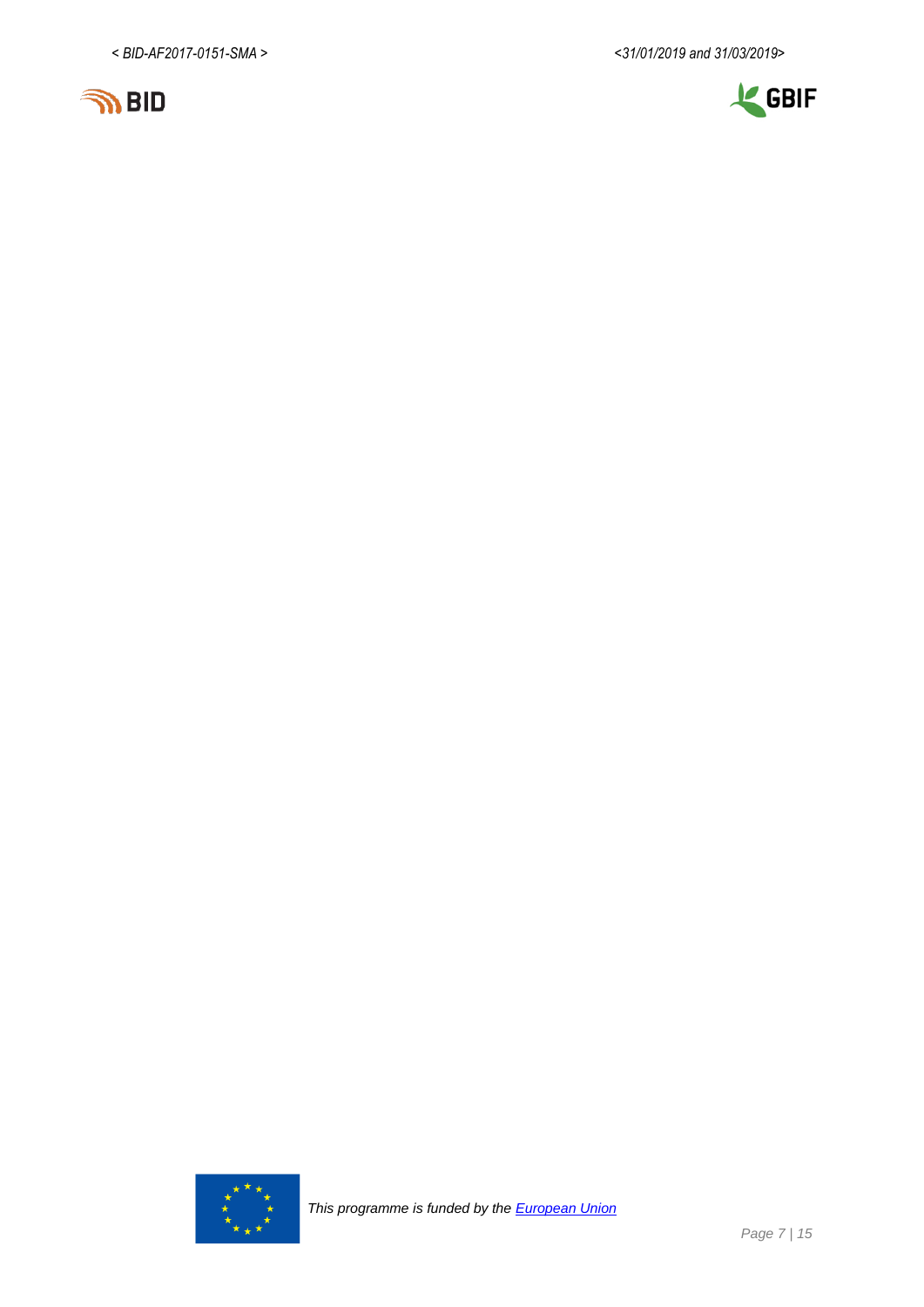



#### **3.3. Project deliverables and activities**

*Refer to the table in section 2.2 "Deliverables, activities and reporting criteria" of your BID full proposal. Provide updates on the status of each of planned deliverables. In the event of unexpected delay, please provide detailed explanatory notes and indicate planned completion date. Add as many rows as needed.*

| <b>Deliverable</b>                                                                                               | <b>Related</b><br>activity               | <b>Completed</b><br>? Yes/No | <b>Explanatory</b><br>notes                                                                                                                                                                                        | <b>Sources of verification</b>                                                                     |
|------------------------------------------------------------------------------------------------------------------|------------------------------------------|------------------------------|--------------------------------------------------------------------------------------------------------------------------------------------------------------------------------------------------------------------|----------------------------------------------------------------------------------------------------|
|                                                                                                                  |                                          |                              |                                                                                                                                                                                                                    | Deliverables for GOAL 1 - Increase available biodiversity data, within and beyond the grant period |
| Specimens<br>ready for<br>digitization                                                                           | Check, sort and<br>organise<br>specimens | <b>YES</b>                   | More than 5000<br>specimens from<br>the three<br>insects<br>collection have<br>been organised<br>and related<br>information is<br>now entered in<br>the created<br>database. But<br>this activity will<br>continue | Databases and published dataset                                                                    |
| Personnel,<br>students from<br>the three<br>institutions or<br>casual workers<br>trained in data<br>mobilization | Workshop and<br>bench training           | <b>YES</b>                   | Two<br>whorkshops<br>have been<br>organized: one<br>in Douala and<br>another in<br>Yaoundé.                                                                                                                        | Group pictures and workshop report                                                                 |
| Database<br>established                                                                                          | Data entry and<br>georeferencing         | <b>YES</b>                   | Database has<br>been<br>established for<br>each institution.<br>Data entry and<br>validation are<br>on going                                                                                                       | GBIF template used for data entry                                                                  |
| Database ready<br>for publication                                                                                | Quality check<br>and validation          | <b>YES</b>                   | More than 4000<br>specimens<br>already entered<br>in databases for<br>the tree<br>institutions have<br>been checked,<br>validated and<br>published                                                                 | Database for each participating Institution                                                        |
| Data publicly<br>available on<br>GBIF portal                                                                     | Data publication                         | <b>YES</b>                   | Part of Data<br>base from the<br>three institution                                                                                                                                                                 | http://ipt-<br>cameroun.gbif.fr/resource?r=irad-<br>cameroon-insect-collection                     |

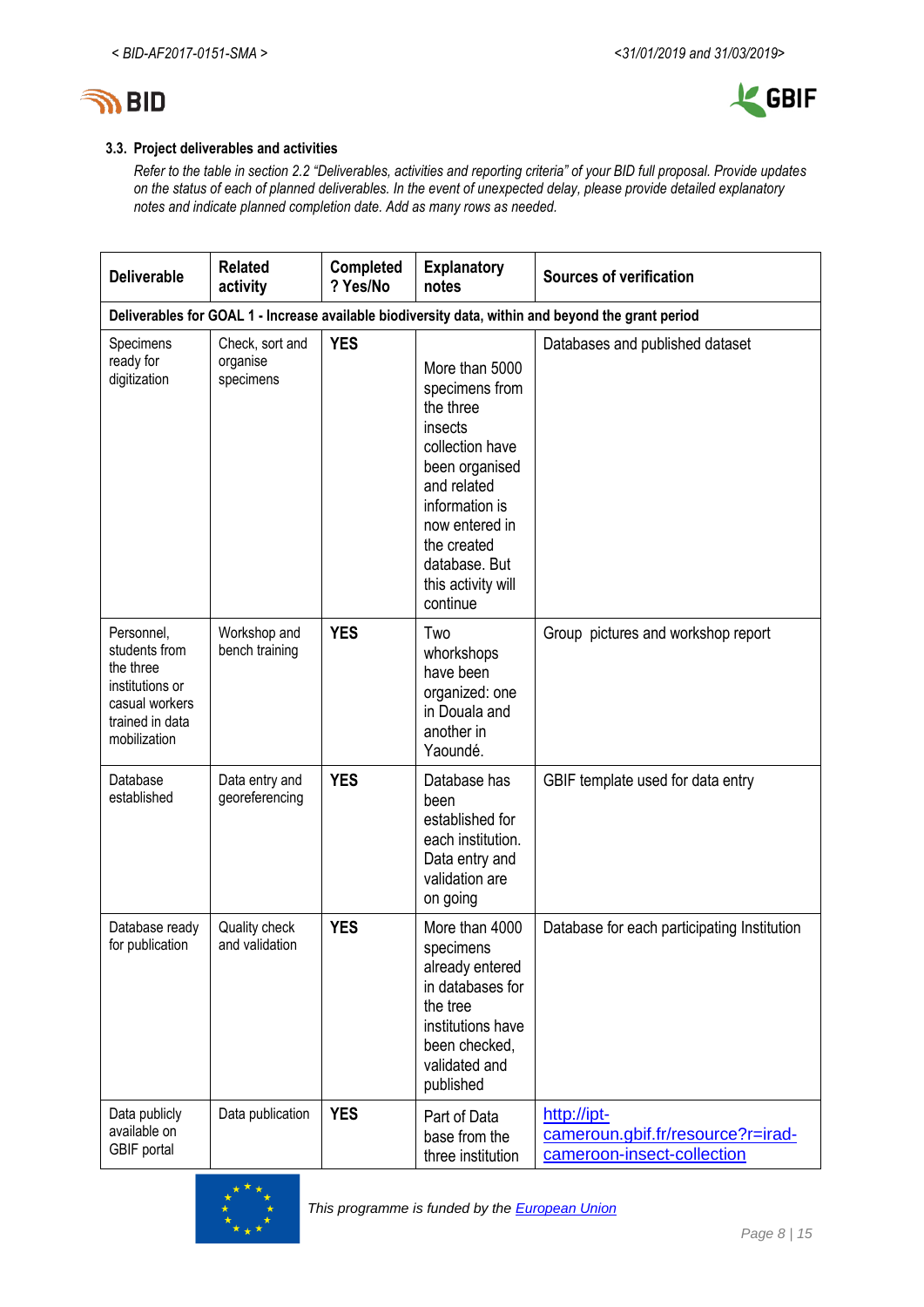



|                                                                   |                                     |                | have been<br>published                                                                       | http://ipt-cameroun.gbif.fr/resource?r=fs-<br>udoinsect<br>http://ipt-<br>cameroun.gbif.fr/resource?r=iitacam_insect                                           |
|-------------------------------------------------------------------|-------------------------------------|----------------|----------------------------------------------------------------------------------------------|----------------------------------------------------------------------------------------------------------------------------------------------------------------|
|                                                                   |                                     |                | Deliverables for GOAL 2 - Apply biodiversity data in response to conservation priorities     |                                                                                                                                                                |
| List of insect<br>pests from<br>these<br>collections<br>available | Compile the list<br>of insect pests | <b>YES</b>     | This list if no yet<br>completed and<br>still need some<br>work                              | The first draft list sent to GBIFS, work is on<br>going to improve it. This is an endless<br>exercise but comprehensive list will be<br>ready by October 2019  |
| Distribution of<br>the major insect<br>pest known                 | Draw<br>distribution map            | N <sub>O</sub> | Need of<br>additional data<br>from surveys to<br>draw a<br>comprehensive<br>distribution map | Additional field surveys are on going in the<br>frame work of others projet. Distribution<br>map of at least five insect pest will be<br>ready by October 2019 |

#### **3.4. Datasets published on GBIF.org**

*Refer to the table in section 2.4 "Biodiversity data mobilization plan" of your BID full proposal. If the dataset is not yet published, please indicate the name of the institution that is expected to host the data when published in the column "DOI or URL/Planned hosting institution". Add as many rows as needed.*

| <b>Dataset</b><br>title                        | <b>Publishing</b><br>institution                                                                              | DOI or URL/Planned hosting institution                                         | Date/expecte<br>d date of<br>publication | <b>Explanatory</b><br>notes                                                                                              |
|------------------------------------------------|---------------------------------------------------------------------------------------------------------------|--------------------------------------------------------------------------------|------------------------------------------|--------------------------------------------------------------------------------------------------------------------------|
| FS-UD <sub>o</sub><br>Insect<br>collectio<br>n | Faculty of<br>Science,<br>University<br>of Douala                                                             | http://ipt-cameroun.gbif.fr/resource?r=fs-udoinsect                            | Already<br>published                     | This collection in<br>underconstructio<br>n                                                                              |
| <b>IRAD</b><br>Insect<br>collectio<br>n        | Institute for<br>Agricultural<br>Research for<br>Development<br>of Cameroon                                   | http://ipt-<br>cameroun.gbif.fr/resource?r=irad-<br>cameroon-insect-collection | Already<br>published                     | The first set has<br>been published<br>while continuing<br>data validation,<br>georeferencing<br>and also data<br>entry. |
| <b>IITA</b><br>Insect<br>collectio<br>n        | International<br>Institute of<br>Tropical<br>Agriculture,<br>Cameroon<br>Station/Cong<br>o Basin<br>Institute | http://ipt-<br>cameroun.gbif.fr/resource?r=iitacam_ins<br><u>ect</u>           | Already<br>published                     | The first set can<br>be published<br>while continuing<br>specimen<br>identification and<br>data entry                    |

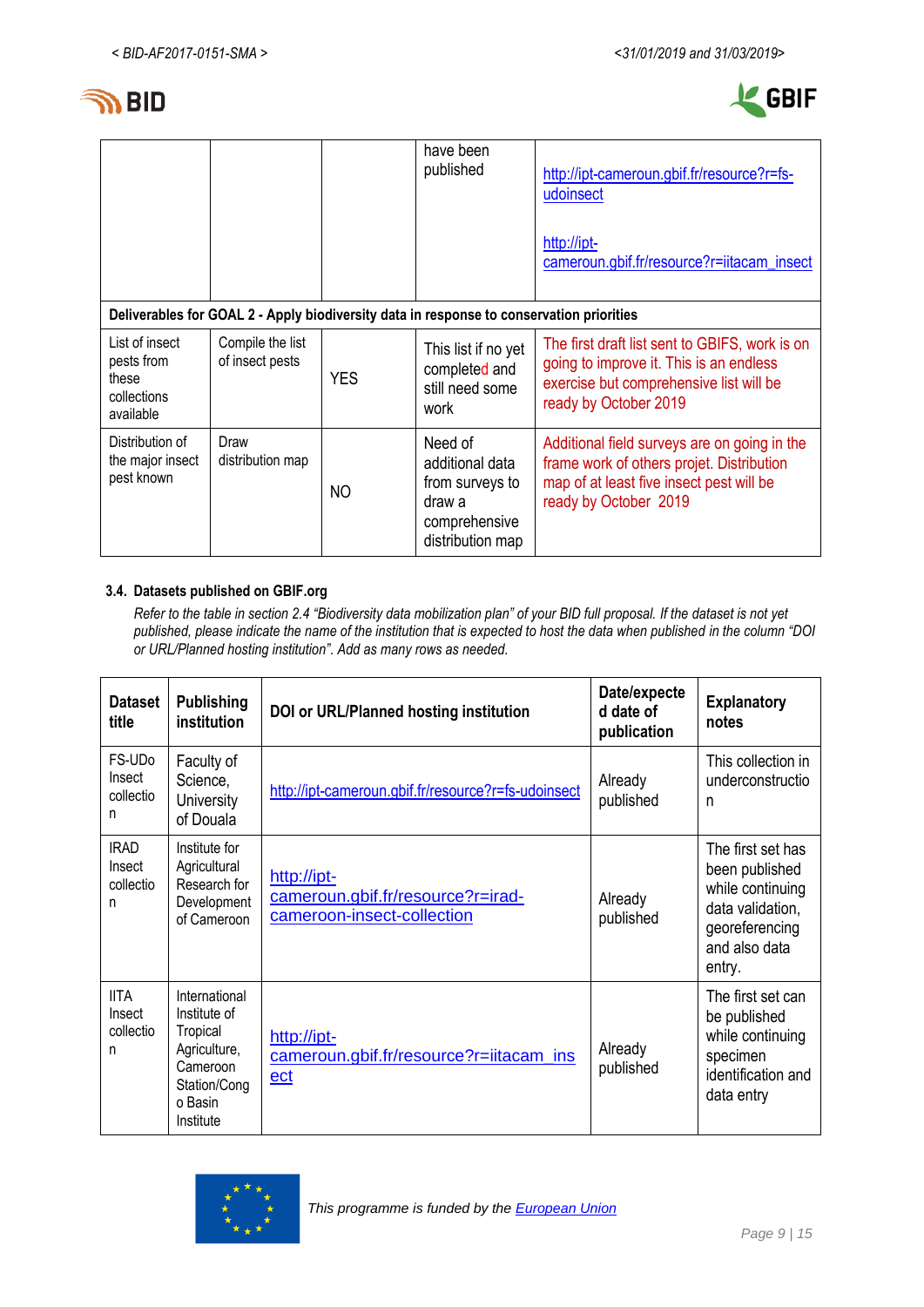



#### **3.5. Examples of use of biodiversity data available through GBIF**

*Data mobilised through the BID programme, ultimately, should guide natural resource conservation and management policy. We require you to report on how you have integrated these data into these policy-making processes. You may want to refer to the section 2.5 "Plan to support the integration of biodiversity information into policy and decision-making process" of your original proposal as a reminder of your original commitments.* 

*As part of that process, we request you to provide us with a summary of how you have used these data within the decision-making process and we have included some guiding questions below to help with that process. Please note that if your dataset has been combined with other datasets in analyses that guide the decision-making process, then this should be recorded too.* 

#### **Description**

*Has your project been successful in integrating data within the policy-making process? YES*

*Where did the demand for these data come from? From the Subdirection in charge of phytosanitary intervention in the Ministry of Agriculture and Rural Development*

*If yes, which policies have been developed using your data? All Agric agents in charge of the phytosanitary surveillance of the national territory have been trained and instruct to produce and report at regular basis pest occurring in their respective area of intervention*

*If no, what were some of the challenges you faced in getting your data into those processes?*

*Did you have a biodiversity data integration plan from the beginning of your project? YES If so, did you have to adapt your plan as the project progressed and why did you have to make those alterations?* 

*In what format are your data being used i.e. what were the analyses, if any, that you needed to perform on the data to ensure that they was in a format accessible to policy-makers? Data is more used in form of pest fact sheet. Thus more information of biology and management option should be added to the pest name and occurrence. Till now, no such sheet has been developed but they are in the plan for the next three months.*

*What level of communication has there been with the relevant policy stakeholders i.e. by which means? With what regularity? And, how critical have these interactions been for the development policy-relevant analyses?* 

#### *Direct discussion, whattsapp network, daily response to queries from agric agent in charge of phytosanitary surveillance*

*What additional support (resources, tools, network, training) would be needed for your project to ensure the flow of information from mobilisation to decision-making? Need more time to developed fact sheets for majors pests.*

*How would you improve on your own processes in the future to improve data integration in the future? Wiill reinforce collaboration with the Ministry of Agriculture and Rural Development, participate in the national pest list validation process*

*Data may serve other purposes other than for policy-making and these are as valuable. How was your data used for other purposes e.g. development of training materials, scientific publications, communication activities etc? Not yet used*

#### **Supporting materials**

*As part of our reporting, we request you to provide us with a copy of any materials highlighting data use on your dataset, either on its own or in combination with other datasets. This could be in the form of:*

- Reports governmental, ministerial, non-governmental organisations, international policy-making bodies
- Policy briefs
- Scientific publications
- Outputs from analyses that will be used in the future e.g. species distributions maps and other spatial analyses
- Education/communication materials

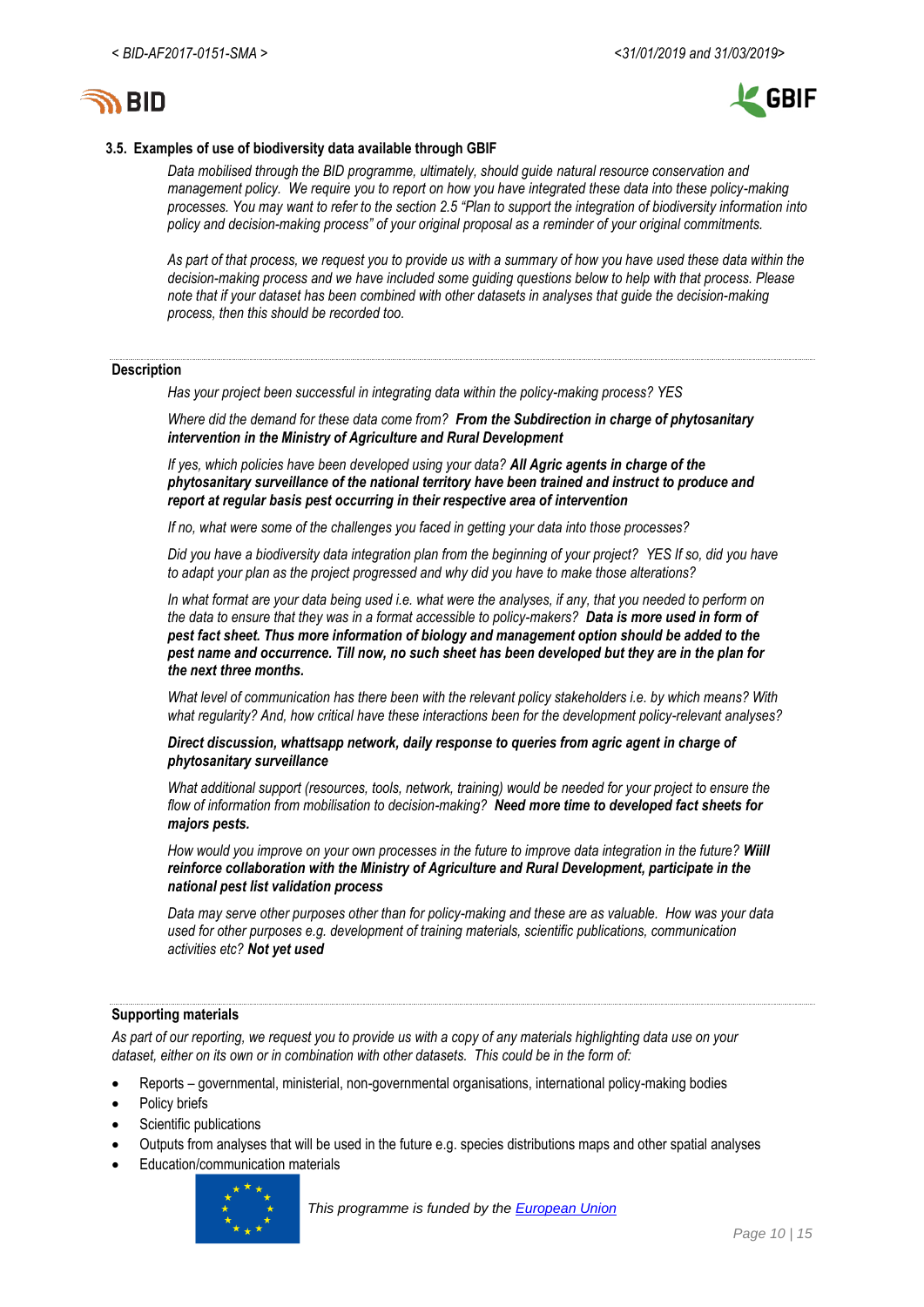



*Please provide a valid dataset to the doi. Where the doi is not known, please state why.*

| Name of resource                  | Type of resource i.e. report, policy brief,<br>scientific publication, analysis output,<br>education materials, communication<br>materials, other (please specify) | Dataset doi | Link to document or publication<br>citation      |
|-----------------------------------|--------------------------------------------------------------------------------------------------------------------------------------------------------------------|-------------|--------------------------------------------------|
| National pest list of<br>Cameroon | Draft report                                                                                                                                                       | None        | Draft document not yet approved<br>and published |
|                                   |                                                                                                                                                                    |             |                                                  |
|                                   |                                                                                                                                                                    |             |                                                  |
|                                   |                                                                                                                                                                    |             |                                                  |

#### **3.6. Events organized as part of the project**

*List all the events that have been organized as part of your project. Please provide links to any documents or webpages documenting the use in the "Sources of verification" column. Add as many rows as needed.*

| <b>Full title</b>                                                                      | Organizing<br>institution                        | <b>Dates</b>        | Number of<br>participants | Sources of<br>verification           |
|----------------------------------------------------------------------------------------|--------------------------------------------------|---------------------|---------------------------|--------------------------------------|
| Séminaire de<br>formation sur la<br>mobilisation des<br>données sur la<br>biodiversité | FS-University of<br>Douala                       | 24 novembre<br>2017 | 45                        | Group picture and<br>workshop report |
| Séminaire de<br>formation sur la<br>mobilisation des<br>données sur la<br>biodiversité | FS-University of<br>Douala and IITA-<br>Cameroon | 01 décembre<br>2017 | 15                        | Group picture and<br>workshop report |
|                                                                                        |                                                  |                     |                           |                                      |

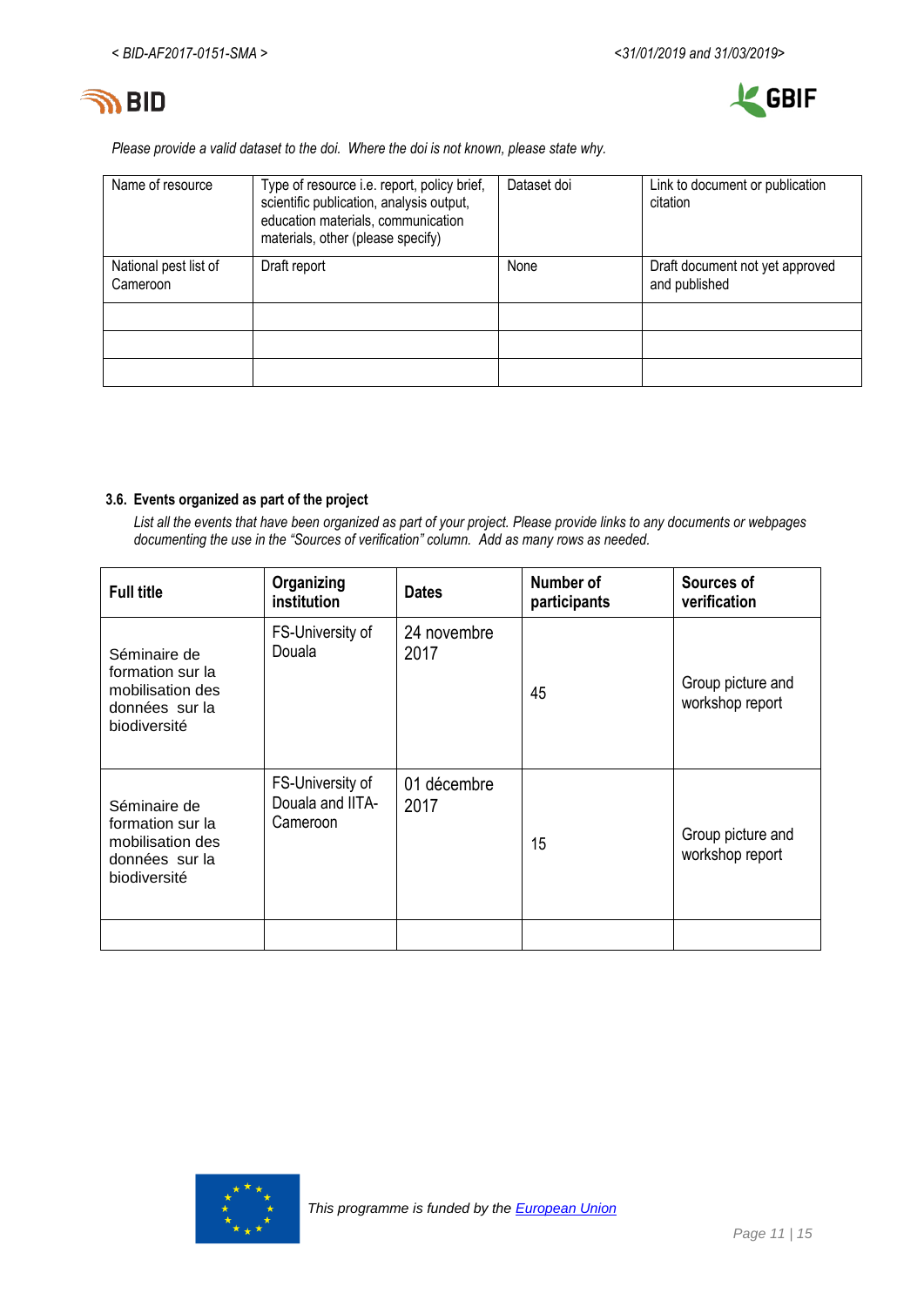# **IN BID**



## **4. Updated calendar for the BID project implementation and evaluation period**

*The calendar should be completed in the same way as in the Full Project Proposal, but should include any expected changes. Provide reasons for any expected changes in section 4.1 'Explanatory Notes'.*

<span id="page-11-0"></span>

| Implementation period start date and end date<br>$(01/10/2017 - 31/12/2018)$                                               |   |              |                  |                |                |                |                |                  |              |                 |              |              |              |                                      |              |                           |              |
|----------------------------------------------------------------------------------------------------------------------------|---|--------------|------------------|----------------|----------------|----------------|----------------|------------------|--------------|-----------------|--------------|--------------|--------------|--------------------------------------|--------------|---------------------------|--------------|
| <b>Activity</b>                                                                                                            |   | $\sqrt{2}$   | $\mathfrak{Z}$   | $\overline{4}$ | $\overline{5}$ | $6\phantom{.}$ | $\overline{7}$ | $8\phantom{.}$   | $9\,$        | 10 <sup>°</sup> |              |              |              | $11 \mid 12 \mid 13 \mid 14 \mid 15$ |              |                           | <b>Notes</b> |
| Early Progress evaluation & reporting                                                                                      |   |              | Χ                | X              |                |                |                |                  |              |                 |              |              |              |                                      |              |                           |              |
| Mid-term evaluation & reporting                                                                                            |   |              |                  |                |                |                | $\mathsf{X}$   | X                |              |                 |              |              |              |                                      |              |                           |              |
| BID Capacity Enhancement workshop - Data<br>mobilization and publication (Online training -<br>Participation is mandatory) |   |              | X                |                |                |                |                |                  |              |                 |              |              |              |                                      |              |                           |              |
| BID Capacity Enhancement workshop - Data use<br>(Online training - Participation is mandatory)                             |   |              |                  |                | X              |                |                |                  |              |                 |              |              |              |                                      |              |                           |              |
| Check, sort and organise specimens                                                                                         | X | $\mathsf{X}$ | $\boldsymbol{X}$ | $\mathsf{X}$   |                |                |                |                  |              |                 |              |              |              |                                      |              |                           |              |
| Workshop and bench training                                                                                                |   | X            |                  |                |                |                |                |                  |              |                 |              |              |              |                                      |              |                           |              |
| Data entry and georeferening                                                                                               |   |              | Χ                | $\mathsf{X}$   | X              | $\mathsf{X}$   | $\mathsf{X}$   | $\boldsymbol{X}$ |              | x x             | $\mathsf{X}$ | $\mathsf{X}$ | $\mathsf{X}$ |                                      | $\mathsf{X}$ | $\boldsymbol{\mathsf{X}}$ |              |
| Quality check and validation                                                                                               |   |              |                  |                |                | $X$ $X$        | $\mathsf{X}$   | $\sf X$          |              |                 |              |              |              |                                      |              |                           |              |
| Data publication                                                                                                           |   |              |                  |                |                |                |                | X                | $\mathsf{X}$ | X               | $\mathsf{X}$ | $\mathsf{X}$ | $\mathsf{X}$ |                                      | $\mathsf{X}$ | $\boldsymbol{\mathsf{X}}$ |              |
| Compile the list of insect pests                                                                                           |   |              |                  |                |                |                |                |                  |              |                 | X            | Χ            |              |                                      |              |                           |              |
| Draw distribution map                                                                                                      |   |              |                  |                |                |                |                |                  |              |                 | $\mathsf{X}$ | Χ            |              |                                      |              |                           |              |
|                                                                                                                            |   |              |                  |                |                |                |                |                  |              |                 |              |              |              |                                      |              |                           |              |

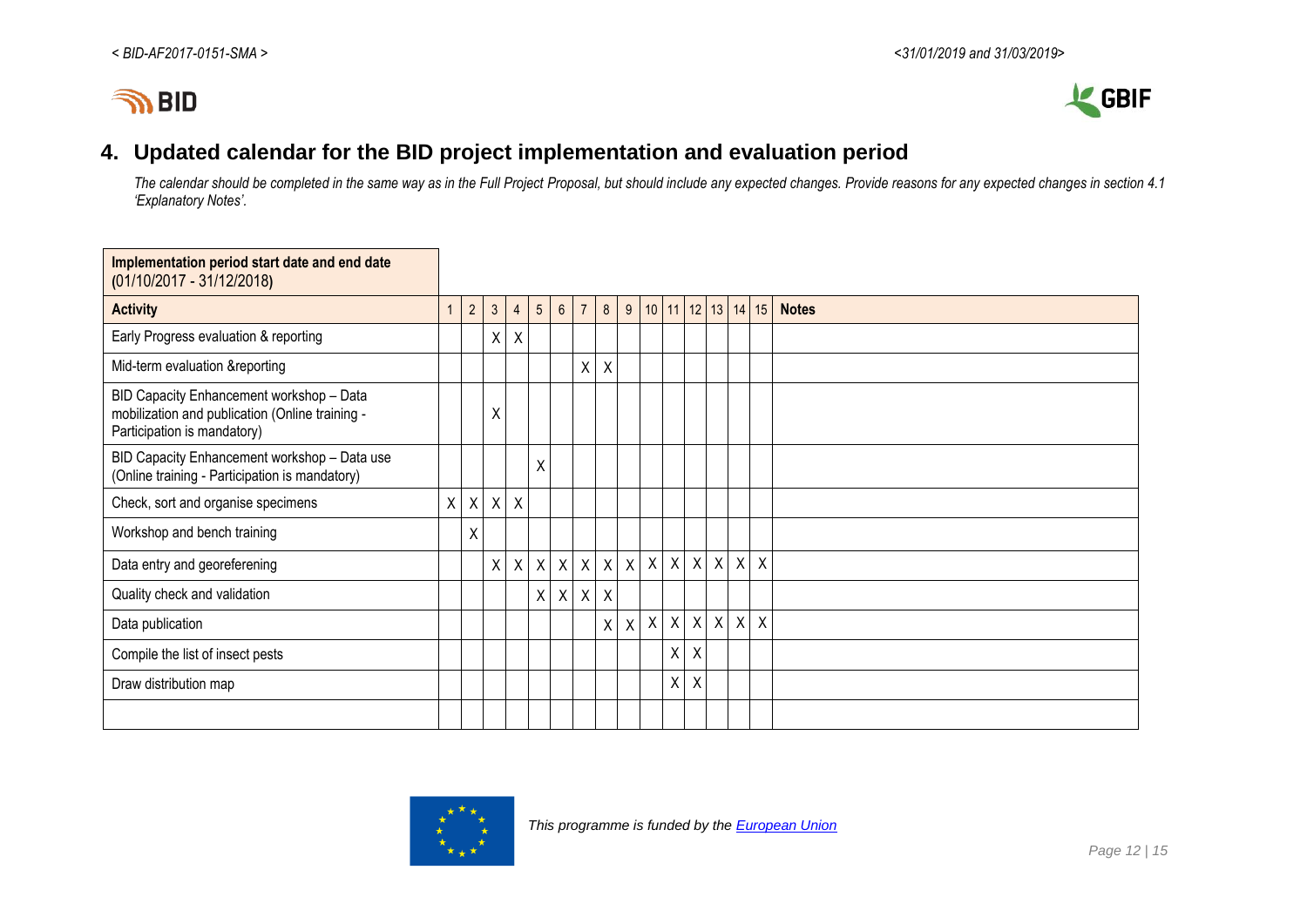



| Evaluation period start date and end date<br>$(01/01/2019 - 31/03/2019)$ |  |                |              |         |
|--------------------------------------------------------------------------|--|----------------|--------------|---------|
| <b>Activity</b>                                                          |  | 2 <sup>1</sup> |              | 3 Notes |
| Final financial and narrative reporting                                  |  | $X \mid$       | $\checkmark$ |         |
| <activity name=""></activity>                                            |  |                |              |         |
|                                                                          |  |                |              |         |
|                                                                          |  |                |              |         |
|                                                                          |  |                |              |         |

## **4.1. Explanatory notes:**

There is no major changes on the initial plan

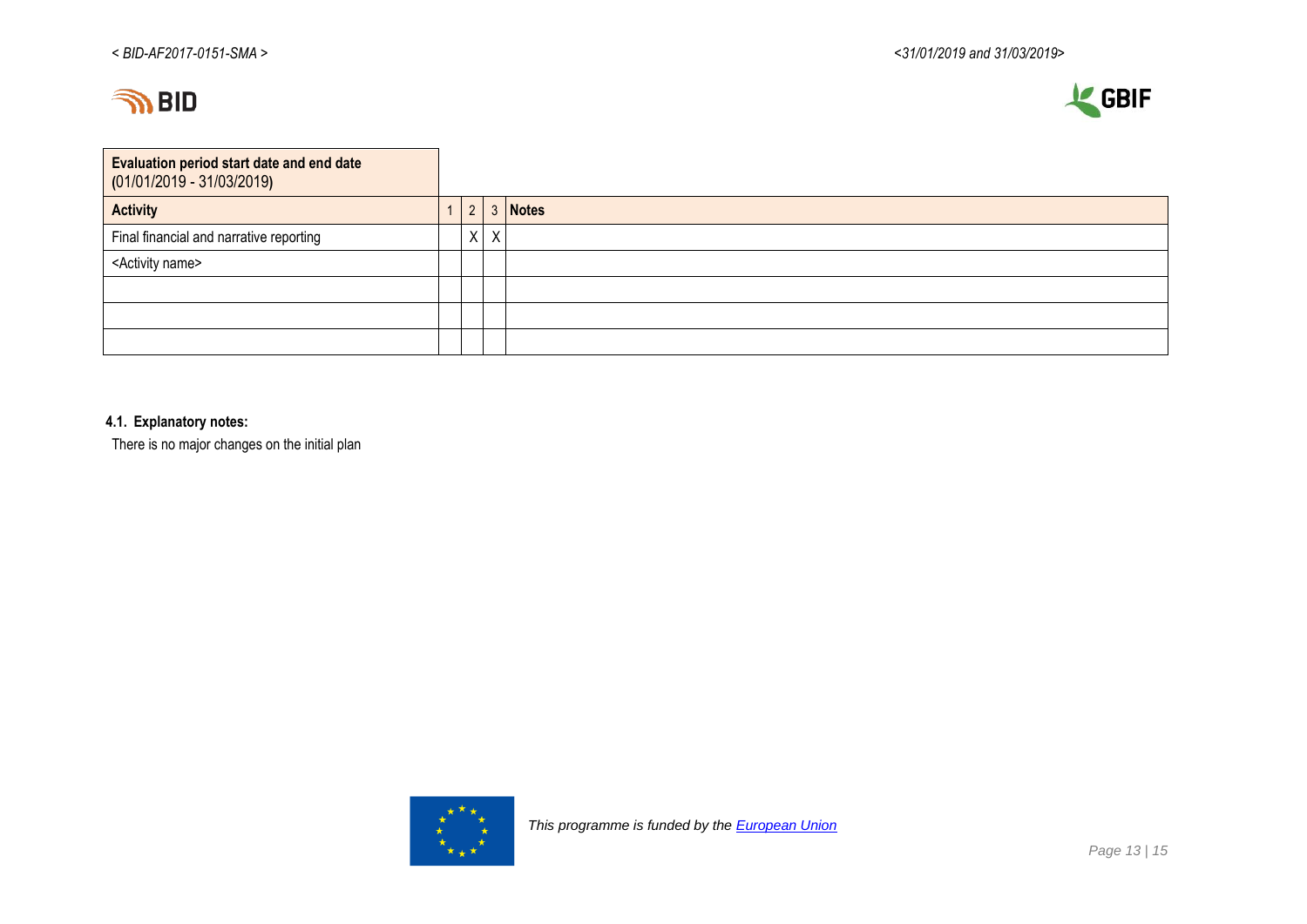



# <span id="page-13-0"></span>**5. Beneficiaries/affiliated entities and other cooperation**

#### **5.1. Relationship with project partners**

*Please describe the relationship between your project coordinating team/institution and your project partners, and with any other organisations involved in implementing your BID project.*

The relationship between the project coordination and partners has been smooth. We collectively agree on workshop dates and the selection of candidate to participate on the two training organized by GBIFS. We also discuss and agree on how to disturb fund in order to support activities in partner institutions. Work load was shared between institutions accordingly.

#### **5.2. Links to other projects and actions**

*Where applicable, outline any links and synergies you have developed with other actions, e.g. GBIF nodes, other BID funded projects, etc. If your organization has received previous grants in view of strengthening the same target group, to what extent has your BID project been able to build upon/complement the previous project(s) ?*

*An E-mail contact has been established with leaders of the two others BID projects in Cameroon namely Developing an Accessible Biodiversity Information System for Sustainable Development in Cameroon by Eva Paule MOUZONG and Mobilization of Biodiversity Data Related to Protected Areas and Threatened Species in Western Cameroon by Moses SAINGE NSANYI. Discussion are on-going to put together plan to strengthen Cameroon Node of GBIF. Feedback has been obtained from Moses. Later on; I have been contacted by Eva Paule MOUZONG who is planning a national meeting to launch the Cameroon Node of BGIF. According to her, the endorsement procedure for CAMBIF has been completed and Cameroon is now a new member of GBIF. I have been invited and participate on a two days workshop organized by the MINEPDED and IUCN (Eva Paule Mouzong) .with financial support from the UE trough GBIFS in Douala from 7 to 9 december 2018. I gave two presentations of the mandate and Mission of the GBIF and on the GBIF portal. I also backstopped the new GBIF Cameroon team on the former CAMBIF activities.*

## <span id="page-13-1"></span>**6. Visibility**

*Please refer to th[e BID guidelines.](http://bid.gbif.org/en/community/communication-guidelines/)*

#### **6.1. Visibility of the BID project**

*How is the visibility of your BID project being ensured?*

#### **Short summary**

Various Logos of GBIF, EU and BID project, BID Powerpoint template have been downloaded from the communication guidelines page of the GBIF web site. All these logos were placed on banners used to announce the two workshops conducted in Douala and in Yaoundé. A letter head with BID and EU logo were conceived and used for all administrative correspondence and reporting.

#### **Sources of verification**

Workshop report and group pictures, powerpoint presentation used during the trainning

#### **6.2. Visibility of the EU contribution**

*How is the visibility of the EU contribution being ensured within your project implementation?*